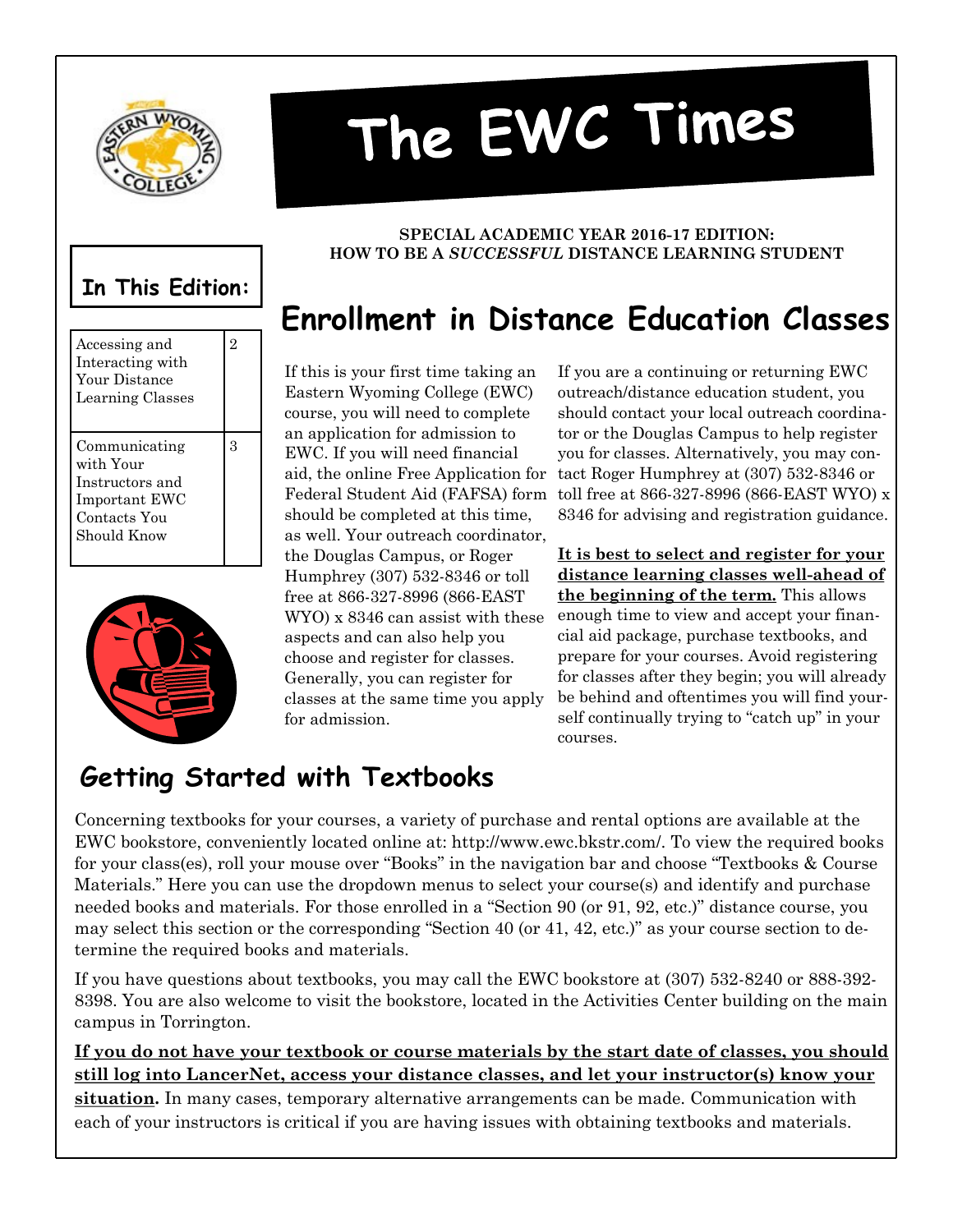## **Accessing Your Distance Learning Classes for the First Time**

The accompanying "Getting Started with LancerNet" guide provides a summary of the LancerNet system, login information and the first time login process, and an overview of important LancerNet personal tools. Many frequently-asked questions are answered in this document. If you still have an issue or are unable to log in after reading this guide, please call Aaron Bahmer at (307) 534-2912, Option #3, or toll free at 877-392-4678, Option #3.

**Distance learning courses begin on the same date as the first day of the term.** You should begin accessing and working in your distance course(s) on this date. Instructors do NOT require or expect you to visit your distance learning courses before this date and you should not begin working on your course assignments before the semester officially begins. Once the semester does begin, however, timely and consistent interaction with your distance courses is expected.

#### **Interacting with Your Distance Learning Classes**

While distance courses offer many time and logistical benefits, most follow a schedule set by the instructor, with required readings, assignments, message board postings, assessments, and other course requirements **due throughout** the term. In most

cases, due dates are posted in the syllabus, course schedule, or

**Keeping current with your distance courses the entire semester is essential for success!**

via the course announcements tool. Daily interaction with your courses is strongly encouraged; many students access their distance courses multiple times a day. Keeping current with your distance courses the entire semester is essential for success.

#### **Knowing Exam Dates and Assignment/Activity Due Dates**

In general, you can find exam dates and assignment/activity due dates in the syllabus, schedule, or through announcements your instructor will post. It is a best-practice for success to write down those important dates and keep them in a personal calendar. LancerNet offers an electronic calendar feature that displays on your LancerNet homepage. If you click on a date, you can choose "New Entry" and make a calendar entry. Other good options include a calendar in your personal email program; a calendar "app" on your smartphone, tablet, or blackberry; or simply writing down a complete list in paper form and displaying it in an area you visit daily.

In addition to due dates, other helpful calendar entries could include "begin studying for exam x" and/or "begin work on assignment y" type reminders to yourself to get a head start on coursework.





 $62\%$  of EWC students access their distances cess their distance learn-<br>ing course at l. ing course at least once a<br>day...

EWC offers over 100  $FWC$  offers over  $r$ <br>distance learning sec-<br>distance courses each distance learning  $\frac{1}{\sqrt{2}}$